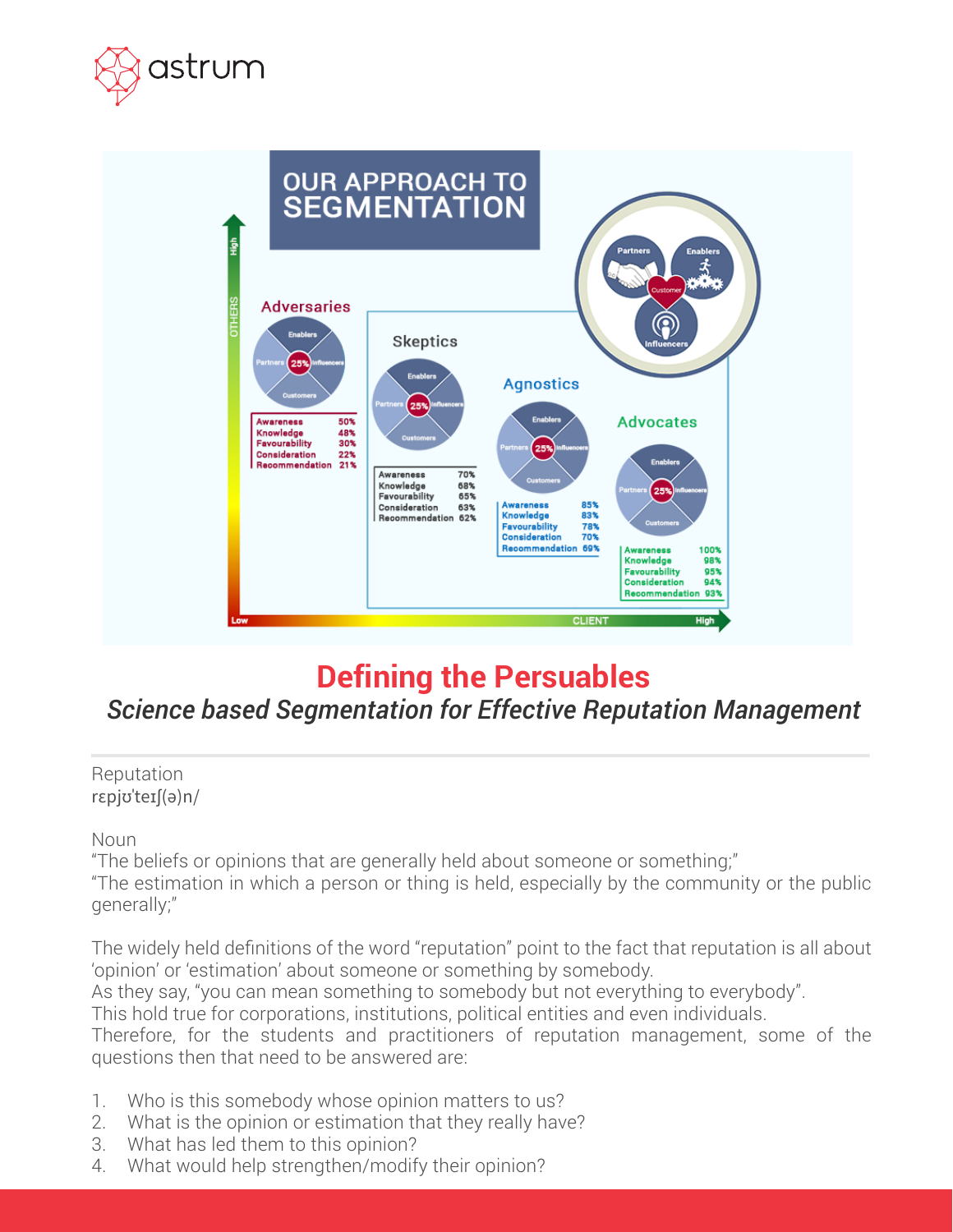Hence, as a first step to devising an effective reputation management strategy, I would like to introduce an important concept:

 "Defining The Persuables", an approach which goes beyond the classical stakeholder segmentation.

#### What do I mean by this?

The answer itself comes from the definition of the word '**reputation'.** With the involvement of opinions and estimation of someone held by somebody, we can safely presume that **different constituencies** will have their **own interpretations** and opinions and estimations would be **divided.** 

Stakeholders can be many and of different types for a company, employees and potentials, customers, partners, investors, etc. and for politicians, voters and influencers across demographics, it may be caste, faith, economic and social standing and so forth.

Is it sufficient to put labels to the stakeholders?

A good first step, but not enough, because, it only partly answers the question: **Who is this somebody, whose opinion matters to us?** 

This is where science plays a pivotal role in **painting a picture of a person** instead of a mere label of, what I call, **"defining the audience."**

Once we have a good definition in place, we need to take the next step, to understanding our audiences' knowledge, believability and favourability, which in turn leads us to their current opinion/estimation and resultant, a new set of labels: **Advocate, Agnostic, Sceptic and Adversary** based on opinions/ estimations or simply what we call: **Base, Swing and Reach audiences.**

Integration of Segmentation Step 1 & 2 leads to a more focussed **reputation management strategy** which helps identify, the **advocates,** who spread the good work, the **adversaries,** who we need to engage and those **open to persuasion** to become our **supporters.** 

**"Defining the Perusable" is the Astrum approach,** a holistic approach to identifying and engaging the specific and target audience, in the corporate environ or in politics and using **Science** to develop effective **reputation management strategies** is the Astrum way!

Our **4D approach** from **Discover to Deliver** puts science at the heart of creating persuasive communication and more effective reputation management campaigns.